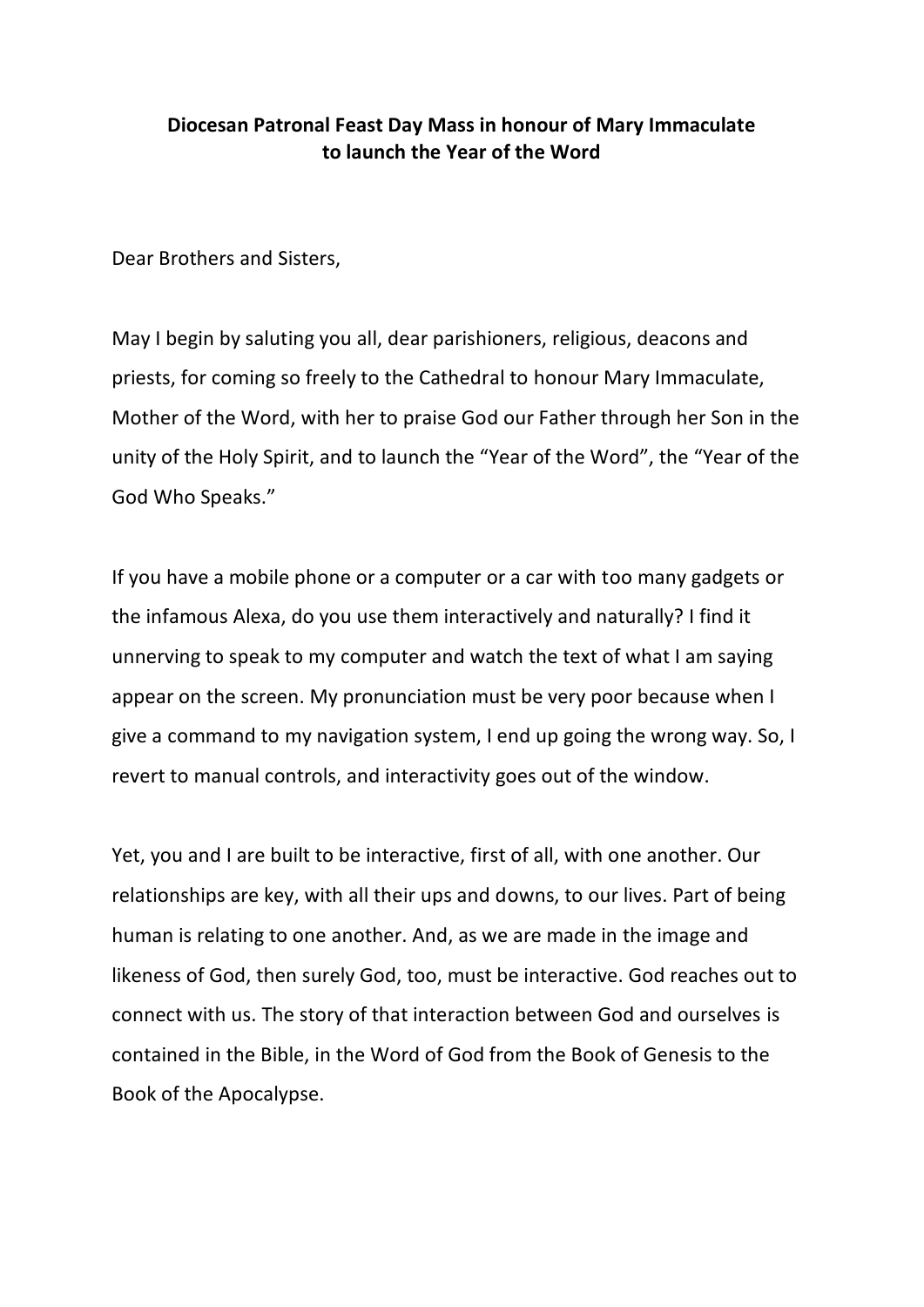Today's first reading from the Book of Genesis recalls the catastrophic effect of that interactivity failing, the fall from grace into sin and the loss of innocence and likeness to God experienced by Adam and Eve. The consequences of that original sin are inherited by every human being, by each of us. All of us are wounded, subject to ignorance, suffering and the dominion of death, and inclined to sin and evil. Do you recognise yourself in that description? Of course, by the grace of Baptism, original sin is erased, and the life of Christ's grace turns us back to the Father but the consequences for nature, weakened and inclined to evil, persist in us and summon us to a spiritual battle.

The struggle to respond to the call to holiness in our lives is a struggle to put our trust in God and in his grace rather than in our own efforts. It is a struggle to overcome our pride and to accept God's love for us as we are and not as we think that we should be. In response to the reality of sin, God sent his Son to be the sacrifice that takes away our sins. It is only that grace and love of God that can lift us up. The Lord alone is our light and our help.

In this Mass of Mary Immaculate, we celebrate the working of God's grace in our Blessed Lady, the one whom we hail as "full of grace". She alone, of all humanity, was redeemed from the moment of her conception. The teaching about the Immaculate Conception was proclaimed by Pope Pius IX in 1854 as follows: "The most Blessed Virgin Mary was, from the first moment of her conception, by a singular grace and privilege of almighty God and by virtue of the merits of Jesus Christ, Saviour of the human race, preserved immune from all stain of original sin." The splendour of an entirely unique holiness by which Mary is enriched from the first instant of her conception comes wholly from Christ: she is redeemed in a more exalted fashion by reason of the merits of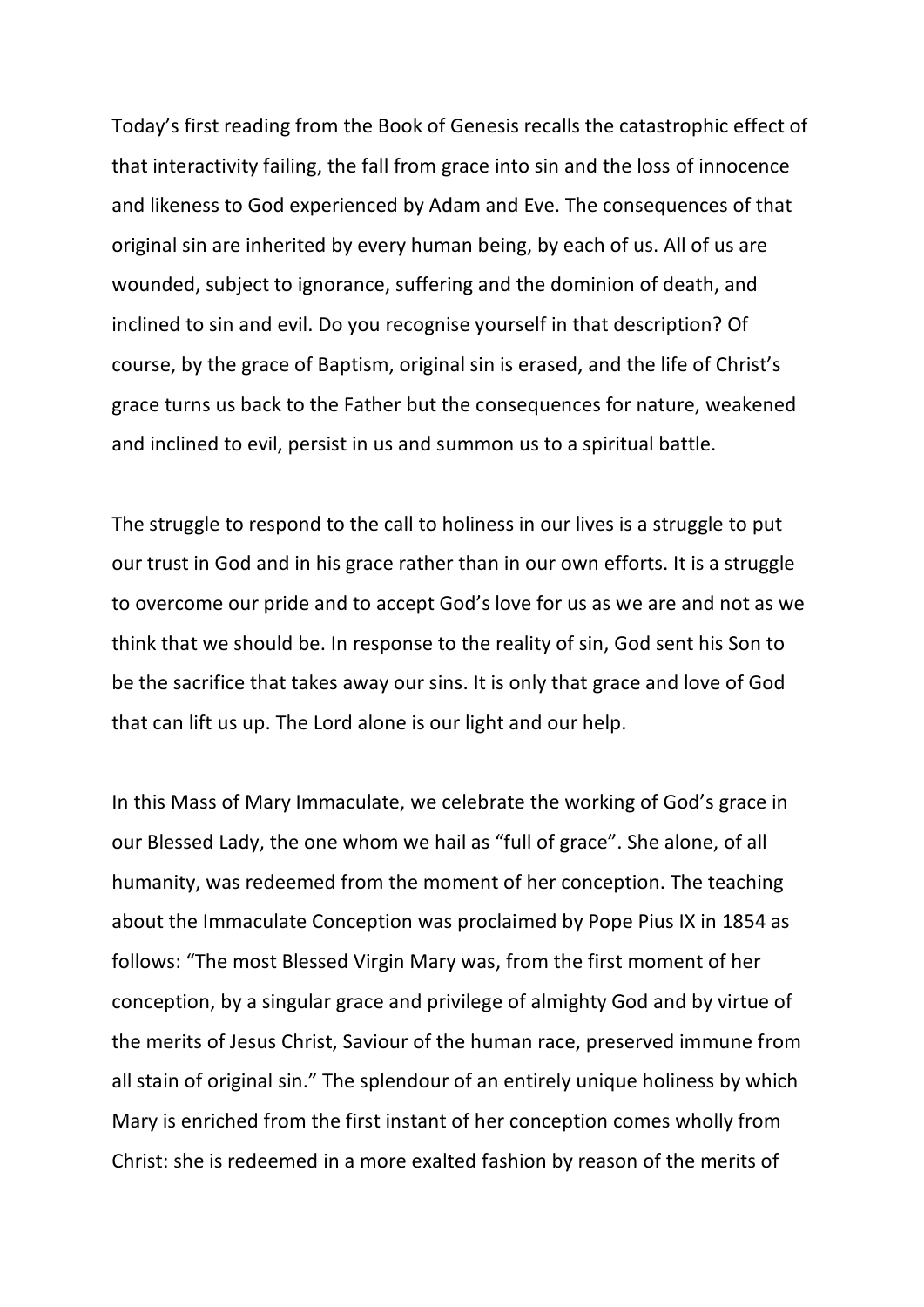her Son. Applying words from our second reading, God the Father blessed Mary more than any other created person 'in Christ with every spiritual blessing in the heavenly places' and chose her 'in Christ before the foundation of the world, to be holy and blameless before him in love.'

At the announcement that she would give birth to 'the Son of the Most High' as a virgin by the power of the Holy Spirit, Mary responded with the obedience of faith. She embraced the divine will for salvation wholeheartedly, without a single sin to restrain her, she gave herself entirely to the person and to the work of her Son. As St. Irenaeus wrote, "Being obedient she became the cause of salvation for herself and for the whole human race. Hence not a few of the early Fathers gladly assert …. 'The knot of Eve's disobedience was untied by Mary's obedience: what the virgin Eve bound with her disbelief, Mary loosened by her faith.' Comparing her with Eve, they call Mary 'Mother of the living' and frequently claim: 'Death through Eve, life through Mary'".

Today we celebrate the beautiful interaction between God and Mary and, as we launch the "Year of the Word", we are invited to open our hearts to God and to his interaction with us through his precious Word in the Scriptures.

The year has three key themes – Celebrating God's Word – Living God's Word – Sharing God's Word. I hope that the year is an opportunity in our parishes and schools to make sure that the reading of God's Word at Mass and in Services of the Word – the celebration of God's Word - is a proclamation from the heart that touches the way we live – living God's Word - and draws others to Jesus, our Lord and Saviour – sharing God's Word.